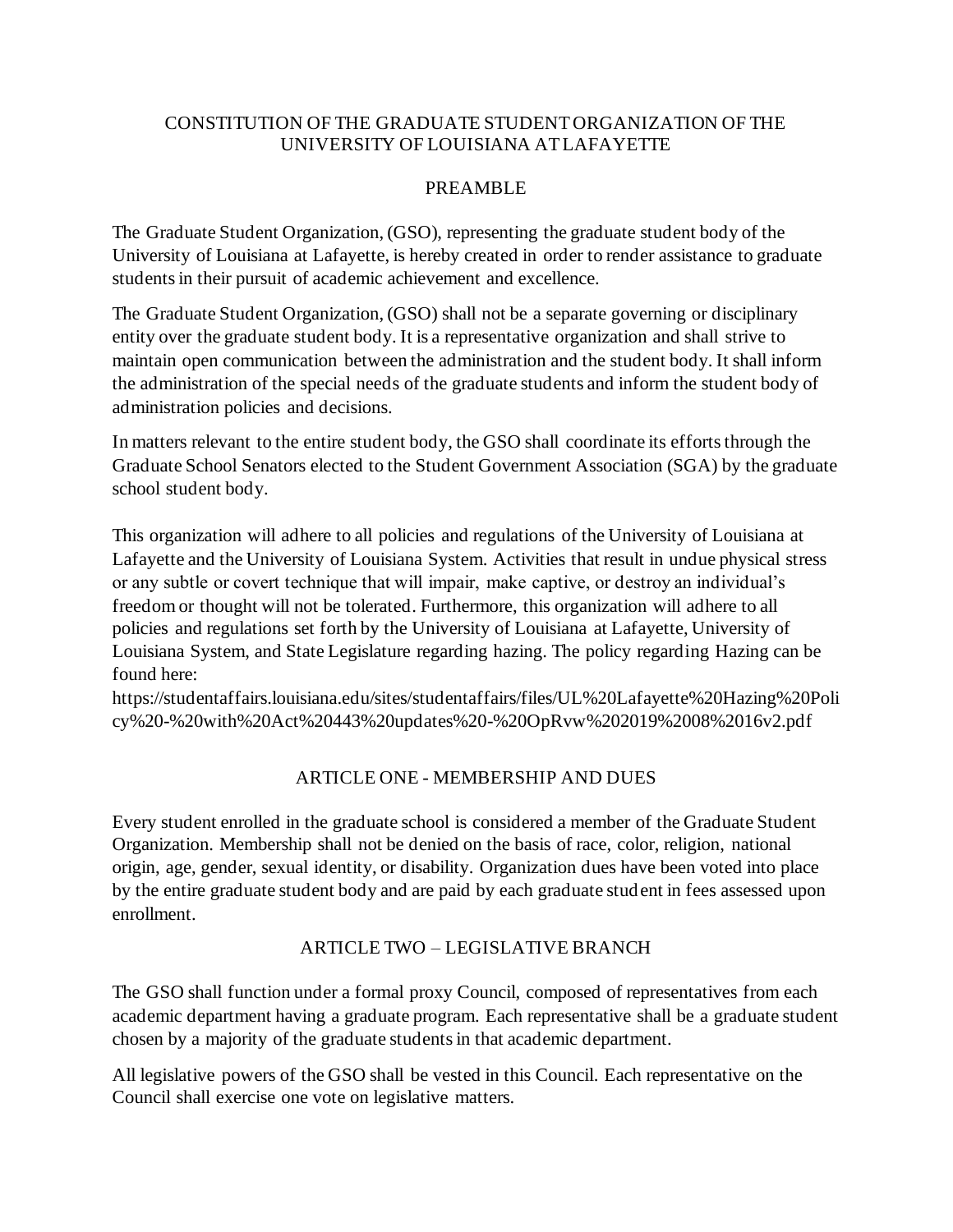Matters requiring a vote of the Council shall be considered approved or rejected by a simple majority vote of the membership present, with the President of the Council voting in the event of a tie.

The Council shall have the right to override any veto exercised by the Council President. Said veto may be overridden only by a two-thirds (2/3) majority vote of the Council members present.

# ARTICLE THREE – EXECUTIVE BRANCH

All executive powers of the GSO shall be vested in the Executive Branch of the Council, which shall be composed as follows:

A. *President* is elected by a majority vote of the Council membership.

B. *Vice President* is elected by a majority vote of the Council membership and will fulfill the duties of the President in the event of absence or resignation.

C. *Secretary-Treasurer* is elected by a majority vote of the Council membership.

The Executive Branch shall be charged with the following responsibilities:

- A. Orderly conduct of all meetings of the Council
- B. Exercising guidelines set forth in the Bylaws
- C. Proper disposition of legislative matters
- D. Upholding the terms of the Constitution

Executive officers of the Council shall not hold more than one executive position within the Council at any one time. These officers may be recalled for reasons of misconduct with a two- thirds (2/3) vote of the Council membership (See Bylaws). Any vacant position shall be filled by a majority vote of the Council membership.

Graduate School Senators (SGA) shall not be considered part of the Executive Branch of the Council, unless they hold an elective office within the Council.

Executive officers shall retain their positions as representatives of their departments and exercise the same voting power. The graduate students in the department of the President shall select another representative to replace the President. The President may exercise a vote in the event of a tie vote by the Council.

The President of the Council shall have veto power over legislative matters enacted by the Legislative Branch. This Executive veto power shall be overridden only by a two-thirds (2/3) majority vote of the Council membership.

The GSO shall have the right to create and fill any other executive offices that may be considered necessary, according to the appropriate Bylaws.

All powers not directly treated in this Constitution shall be treated and governed under the Organization's Bylaws

ARTICLE FOUR - MEETING OF THE COUNCIL